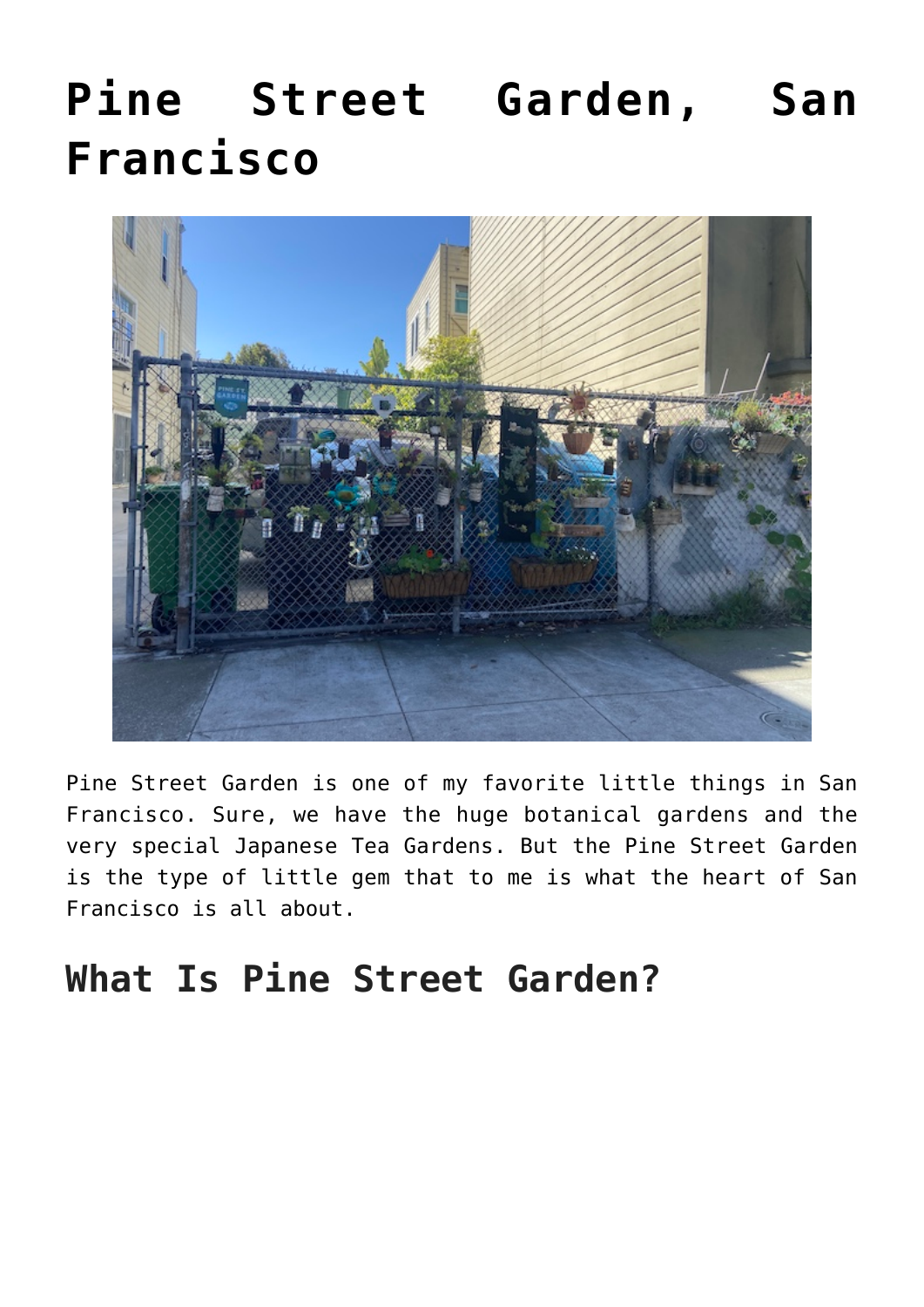

It's actually just a little fence on which local people have created a garden of small plants inside of upcycled containers for the neighborhood to enjoy. I'm not sure who established this spot. I'd assume it's one or more of the people who live in the small apartment/house closest to it. I've loved watching it grow over the years during my walks past the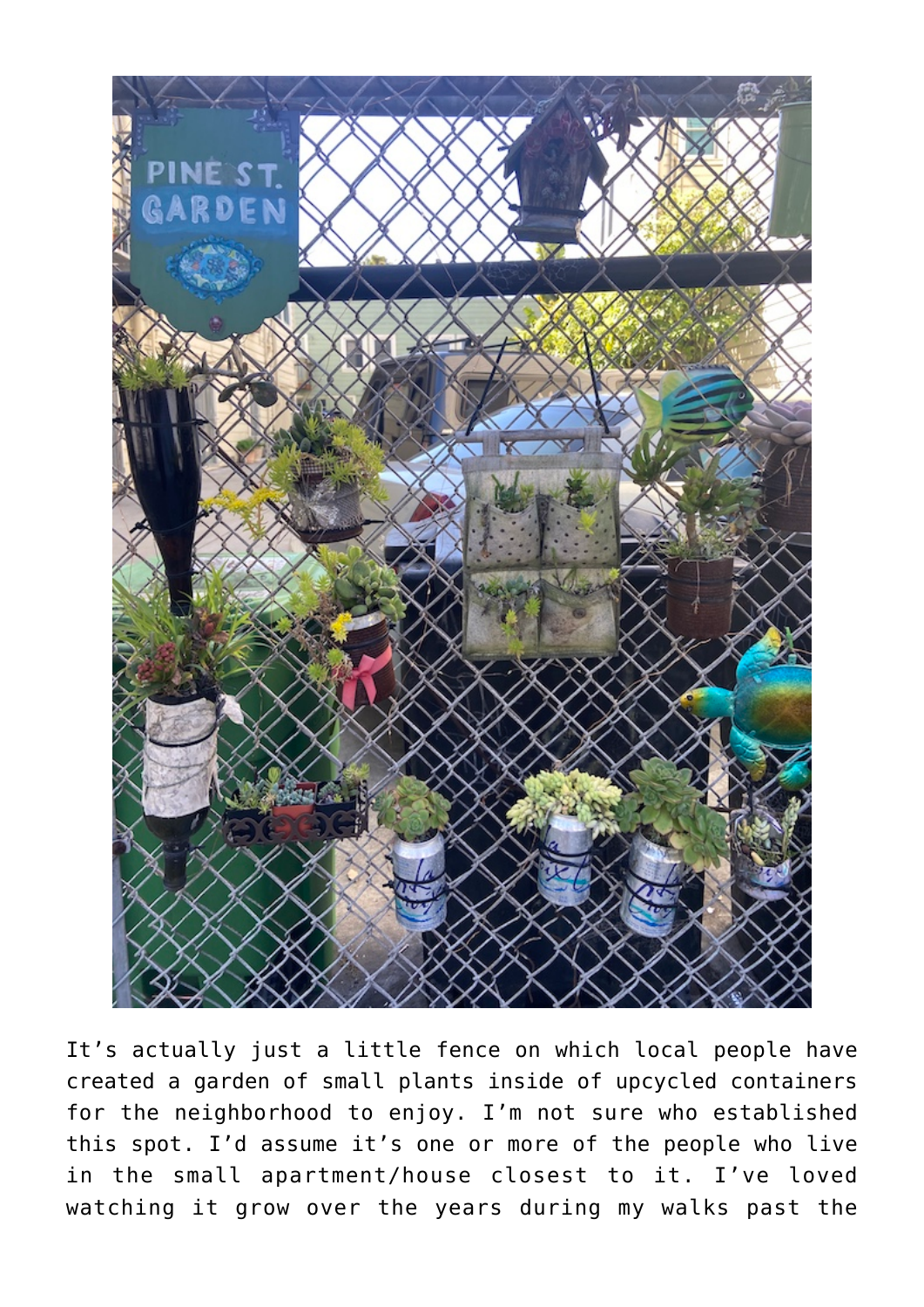place. It started out as just a few small plants hanging on the fence. Now the whole fence has plants on it in various containers.

# **Where Is Pine Street Garden?**

If you want to find this little gem, then you need to walk along Pine Street in San Francisco. You'll find it on the south side of the street, between Pierce and Scott streets. It's located right in front of a residential parking lot. In fact, the housing's trash cans are right on the other side of the fence. Before this was here, you just saw the trash cans. Now, you see gardens and art!

# **Upcycled Garden Containers**



Each small plant, mostly succulents, grow inside of small upcycled containers hung on the fence. These containers include: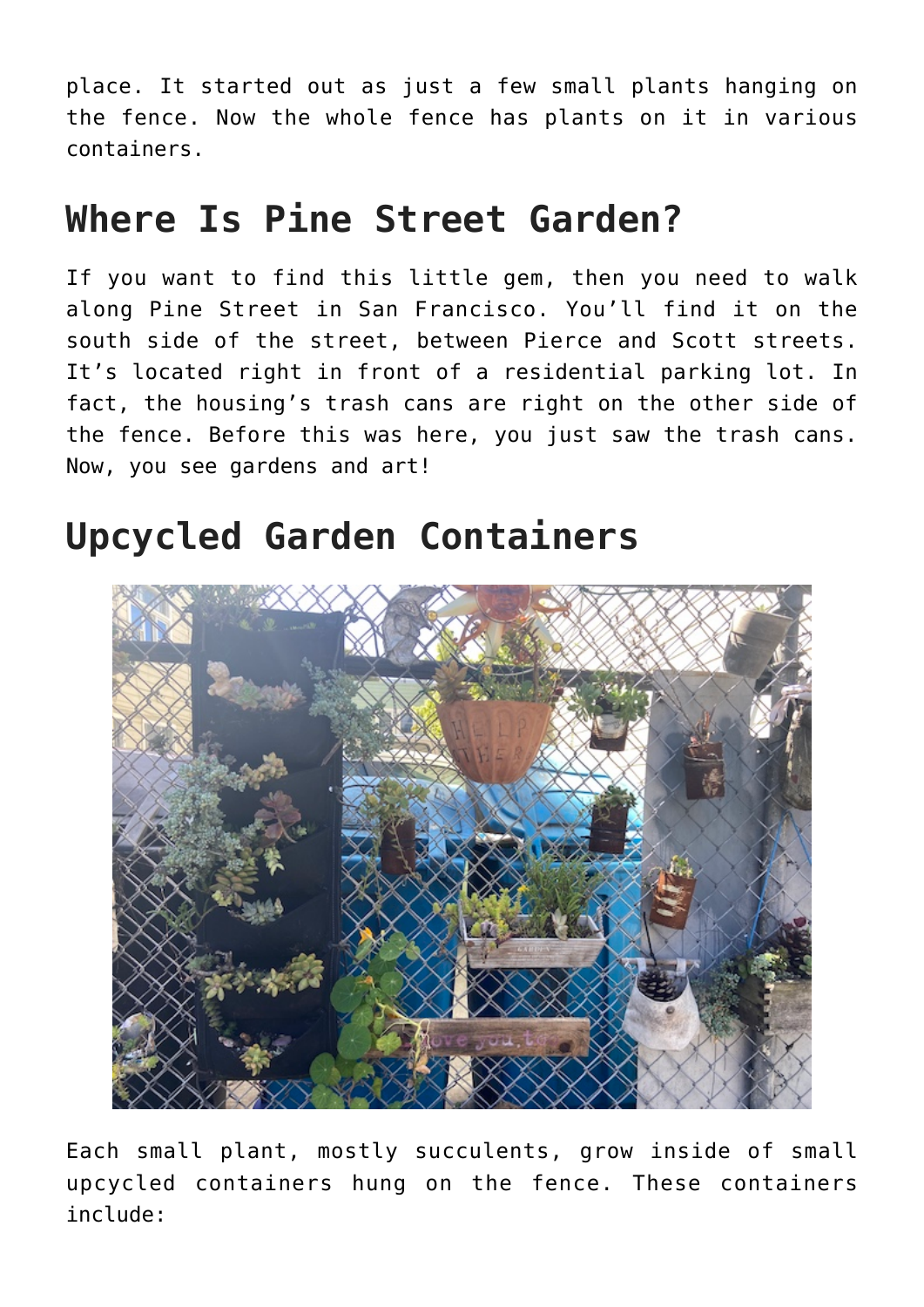- La Croix cans with the tops cut off
- Water bottles cut in half and turned upside down
- Wine bottles , also cut and turned upside down
- Mason jars
- Aluminum / tin cans (the kind for canned veggies)
- Old gardening pots
- Wooden containers

They also have a fabric hanging shelf, like the kind you'd hang over a door to tuck your shoes into the pockets. Little plants are tucked inside of soil in each pocket.

### **Why I Love Pine Street Garden**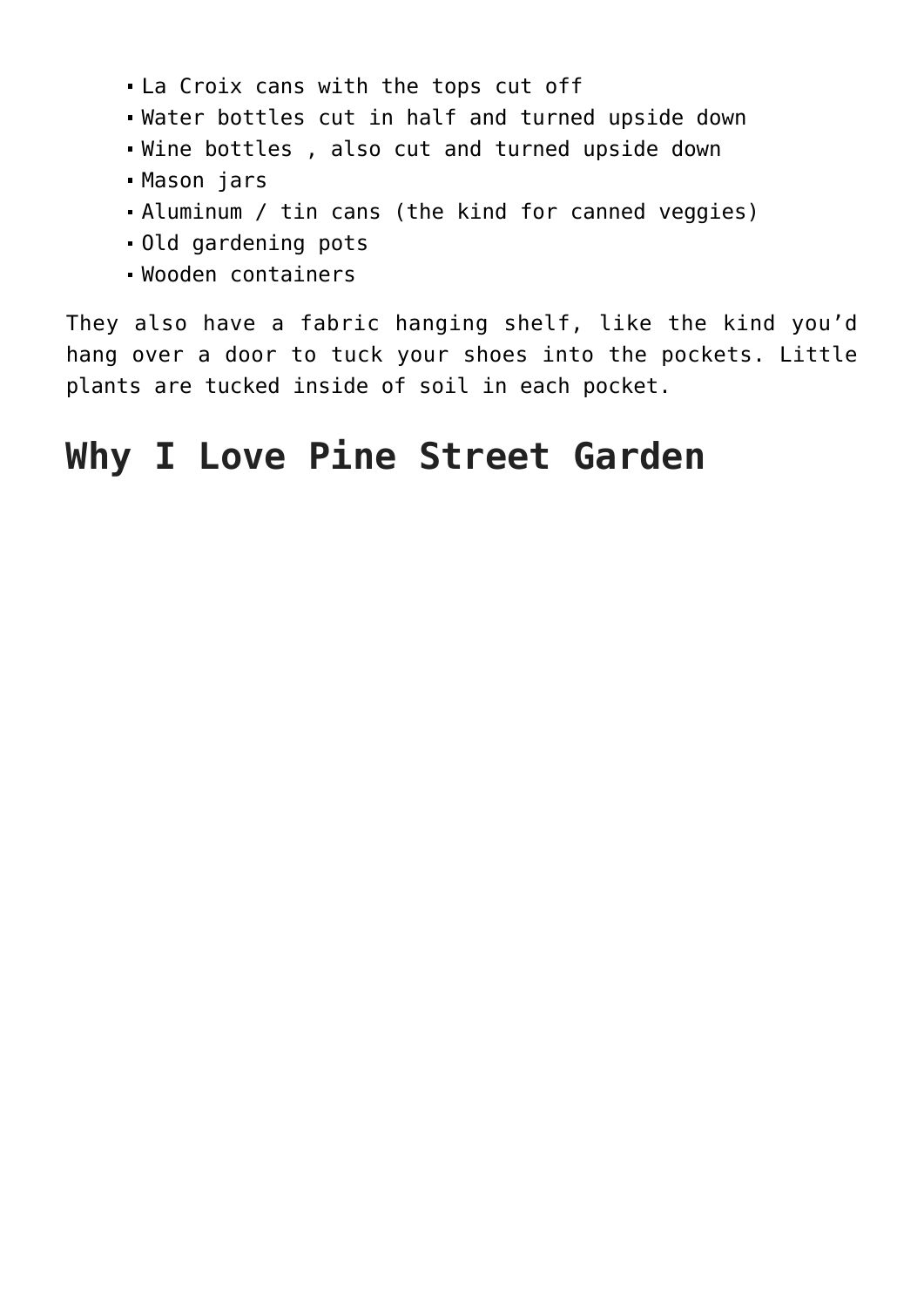

This is such a simple little garden. However, it speaks so much to me. I enjoy it every time I walk by. Just a few of the reasons why I love it so much include:

It's a contribution to the whole neighborhood. It beautifies the block.